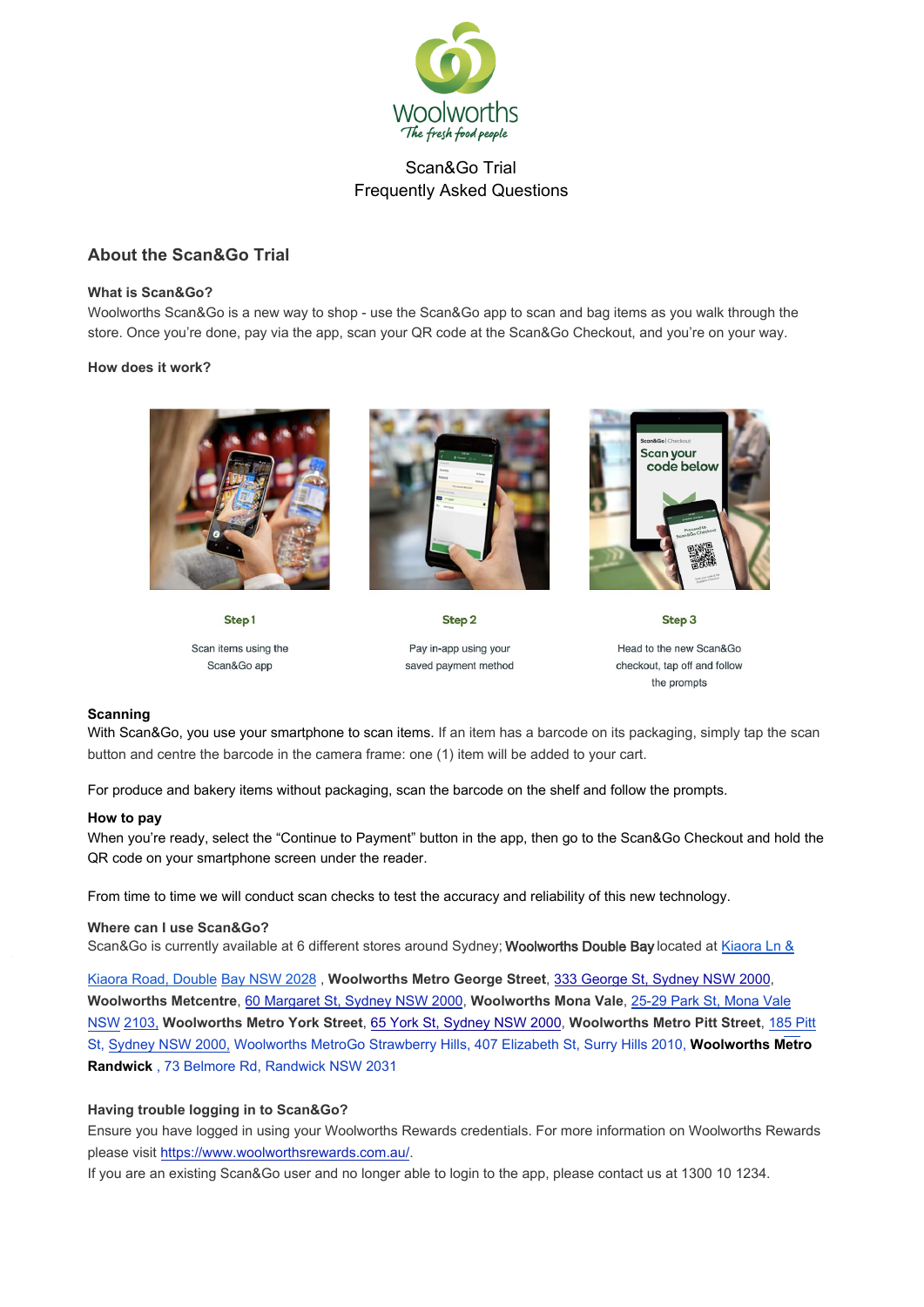

#### **What kind of phone do I need?**

You will need a recent-generation iPhone or Android phone to use Scan&Go. When you're in the store you will also need Bluetooth and location services enabled, as well as data - free wifi is available however we recommend using mobile data. .

## **REWARDS**

**Will I earn and redeem Rewards points for my shop using the Scan&Go app?** Yes - Rewards points will be accrued and redeemed on the Rewards card linked to your Woolworths online account.

## **Why can't I see my Rewards points as I shop?**

Real-time Rewards points updates are currently not supported in-app. Your earned points (including any bonus points) will be updated at woolworthsrewards.com.au soon after your transaction.

#### **Do I need to be a Rewards member to use Scan&Go?**

Yes**.** A Rewards membership is required to use Scan&Go. You will also need to have your Rewards card linked to your Woolworths Online account.

#### **How do I become a Rewards member?**

You can sign up to Woolworths Rewards at [woolworthsrewards.com.au.](https://www.woolworthsrewards.com.au/)

#### **How do I link my Rewards card to my Woolworths Online account?**

Log in to your Online account at [woolworths.com.au](https://www.woolworths.com.au/Shop/MyAccount/WoolworthsRewards), click your profile icon, and look for 'Woolworths Rewards' in the menu.

# **SHOPPING**

#### **How do I start a shop?**

Launch the app as you enter the store and login to the app using your Woolworths Online login details and follow the prompts to start shopping. You will need to add a payment method the first time you login to the Scan&Go app.

#### **How do I add an item to the Scan&Go app?**

If an item has a barcode on its packaging, simply tap the scan button and centre the barcode in the camera frame: one (1) item will be added to your cart.

#### **How do I scan bakery items?**

Scan the item barcode on the shelf.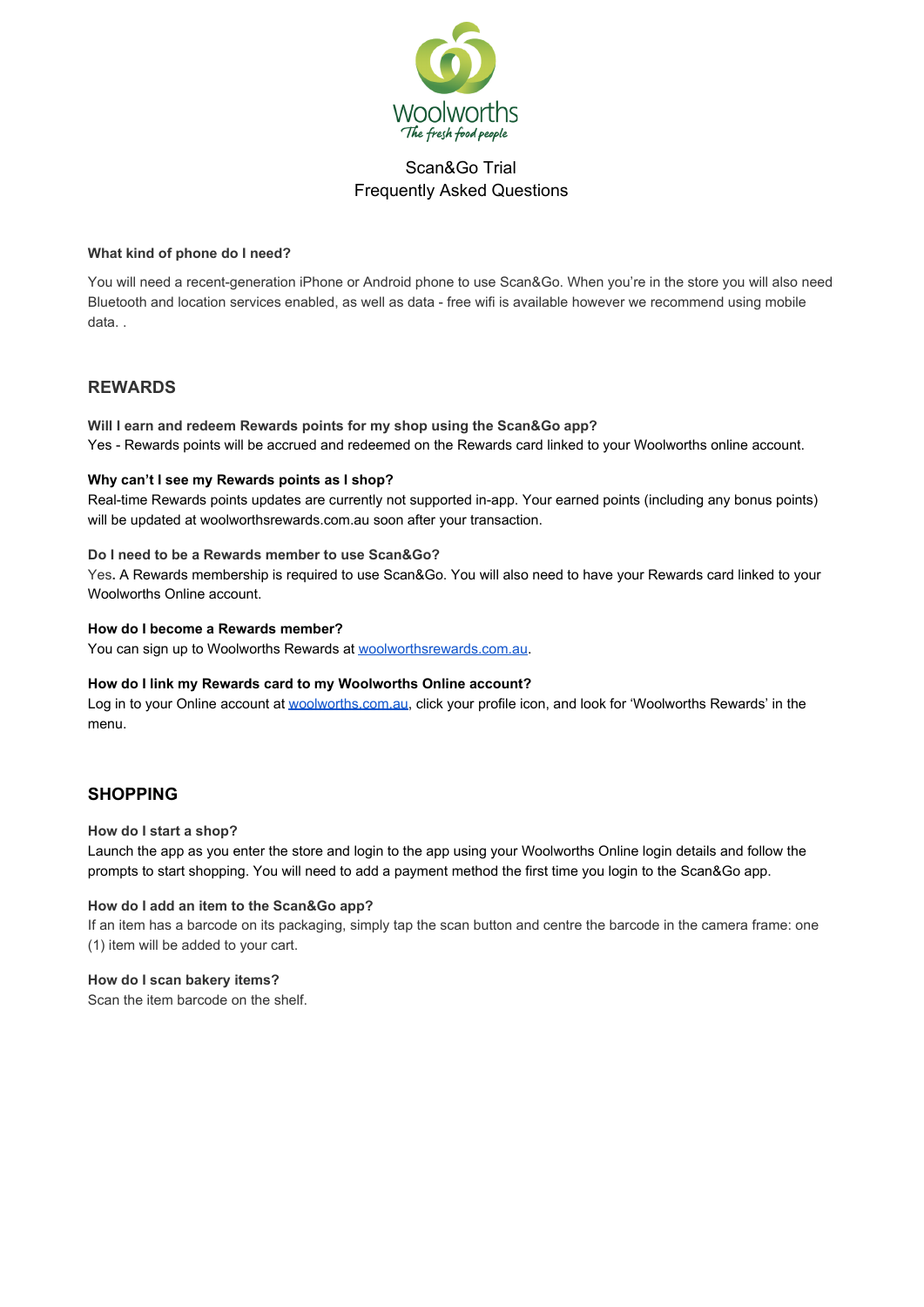

**How do I scan fresh produce items requiring a weight (eg: fruit & veg)?**



## **What happens if I've scanned an item by mistake or no longer want an item?**

Don't worry – select the item and remove it completely by pressing the trash icon.

#### **What if I've accidentally assigned the weight to the wrong item?**

If you've accidentally assigned weight to the wrong item, simply delete the item completely from your cart. You will need to rescan the shelf product barcode and weigh the item again.

#### **What if an item won't scan?**

If any item doesn't scan, you will be prompted to try again. Should this fail, the manual barcode entry option will appear where you can enter the products barcode number. Alternatively, just put it to one side,and mention it to the Team Member at the Scan&Go Checkout and they'll assist you.

#### **Can a team member scan my items for me?**

While we endeavour to provide the highest standards of service to all our customers, handling your personal mobile device may create a risk of damage. Our Team Members are more than happy to talk you through any queries you may have.

#### **Is there anything I can't pay for in-app?**

The following items can not be added to your basket, but can still be purchased at the Service Desk or coffee shop:

- Gift cards
- SIM cards
- Tobacco
- Purchases from the coffee shop, excluded MetroGo Strawberry Hills

The same quantity restrictions apply on certain product categories (including but not restricted to, baby formula and analgesics) as when purchasing at a register or online.

#### **Can I purchase items requiring ID using the Scan&Go app?**

To comply with Australian legislation, after scanning the following items (but not restricted to) you will need to go to the Scan&Go Checkout and a Team Member will help you complete your transaction:

Alcohol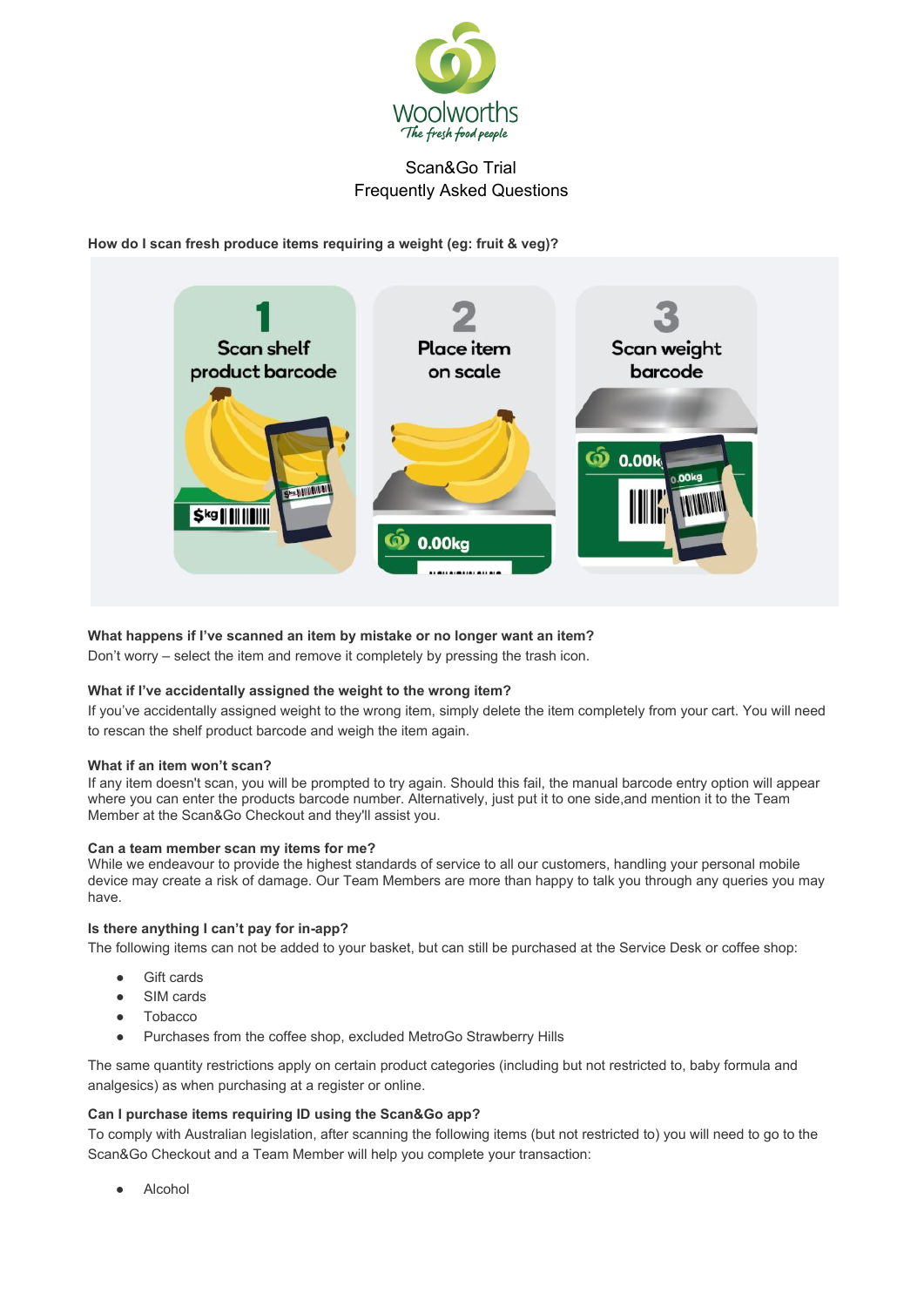

- Knives and other sharp objects
- Matches and lighters

## **What about Gift Cards and Service Desk items (eg: SIM cards, phones, tobacco etc)**

These items cannot be added to the Scan&Go app, you will need to purchase these items separately at the Service Desk.

#### **Where do I bag my items?**

We recommend you bag items as you shop, so after payment you can simply leave the store. If you require reusable bags, they are available for purchase near the front of the store.

#### **Will my parking be validated if I use Scan&Go?**

For purchases of \$30 or more using Scan&Go, simply present your proof of purchase and receive a parking validation voucher at the Scan&Go Checkout.

# **PAYMENT**

#### **How do I add a payment method?**

You will need to add a payment method (credit or debit card) in the app when you first use Scan&Go. You can save to payment cards to the Scan&Go app.

What if my card fails when I try to pay? (expired cards, cancelled/blocked cards, insufficient funds) If your payment fails, please follow the prompts in the app and complete your transaction with a Team Member at the Scan&Go Checkout. You may need to use an alternative payment method.

**Why do I need to save a card when I register?** To allow for fast payment and exiting of the store, we require a valid payment method prior to starting a transaction.

#### **Why do I have a \$0.01 charge on my card statement?**

When registering a new card, a temporary authorisation hold for \$0.01 may be placed on your payment method to ensure your card is valid. Authorisations can take up to 30 days to be released depending on your financial institution.

## **Can I pay using a gift card?**

Gift card payments are currently unsupported in the Scan&Go app. If you would like to use a gift card, you can save your cart and complete your transaction with a Team Member at the Scan&Go checkout.

#### **Why do I need to go the Scan&Go Checkout to complete some of my transactions?**

In some cases we require an ID or item check to complete the transaction, so for this reason you will need to complete payment at the Scan&Go checkout. For shops over \$250 in supermarkets and \$150 in Metros, you will need a physical credit or debit card to complete your transaction.

#### **What is the maximum transaction amount I can purchase using the Scan&Go app?**

You can purchase items up to a total amount of \$250 (inclusive of GST) in supermarkets and \$150 (inclusive of GST) in Metros using the Scan&Go app in any one transaction. If your total cart amount exceeds \$250.00 in supermarkets and \$150 in Metros, you will need to pay for your items with a physical credit or debit card at the Scan&Go checkout (you will not need to re-scan your items).